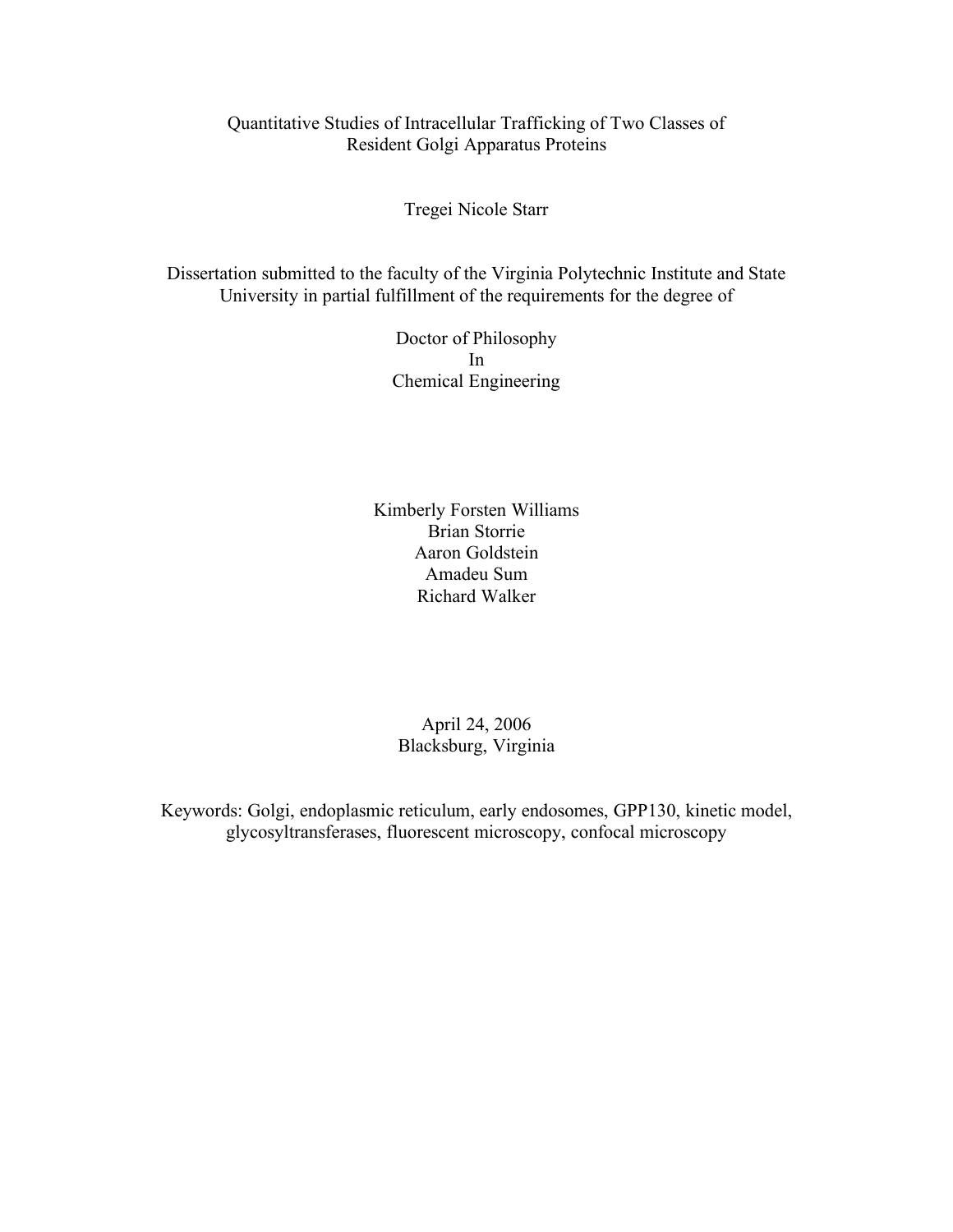#### Quantitative Studies of Intracellular Trafficking of Two Classes of Resident Golgi Apparatus Proteins

Tregei Nicole Starr

#### ABSTRACT

The research presented in this dissertation consists of two primary parts. The initial focus centered on understanding the distribution of Golgi resident glycosyltransferases between the ER and Golgi at steady-state. Retrograde trafficking of these Golgi proteins has been demonstrated experimentally mandating the existence of a dynamic equilibrium between the Golgi apparatus and ER. Our published studies also included the development of a quantitative method for analysis of data collected using fluorescent microscopy. The second part of this dissertation presents results pertaining to the quantification of a unique Golgi resident protein that cycles in the late endosome bypass pathway. Using the published method of analysis and techniques developed during the initial project, the anterograde and retrograde transport kinetics of this Golgi protein were determined and used to develop a compartmental model for pH sensitive trafficking in the bypass pathway. The spatial Golgi distribution of the protein during retrograde transport to the Golgi following endosomal exit was also investigated. This research lies at the interface of experimental cell biology and quantitative computational analysis. These experiments combined more traditional experimental biological approaches with more recent computational approaches to understanding cellular mechanisms. Additionally, development of a quantitative method of analysis validated the use of fluorescent microscopy as a quantitative tool for studying intracellular proteins.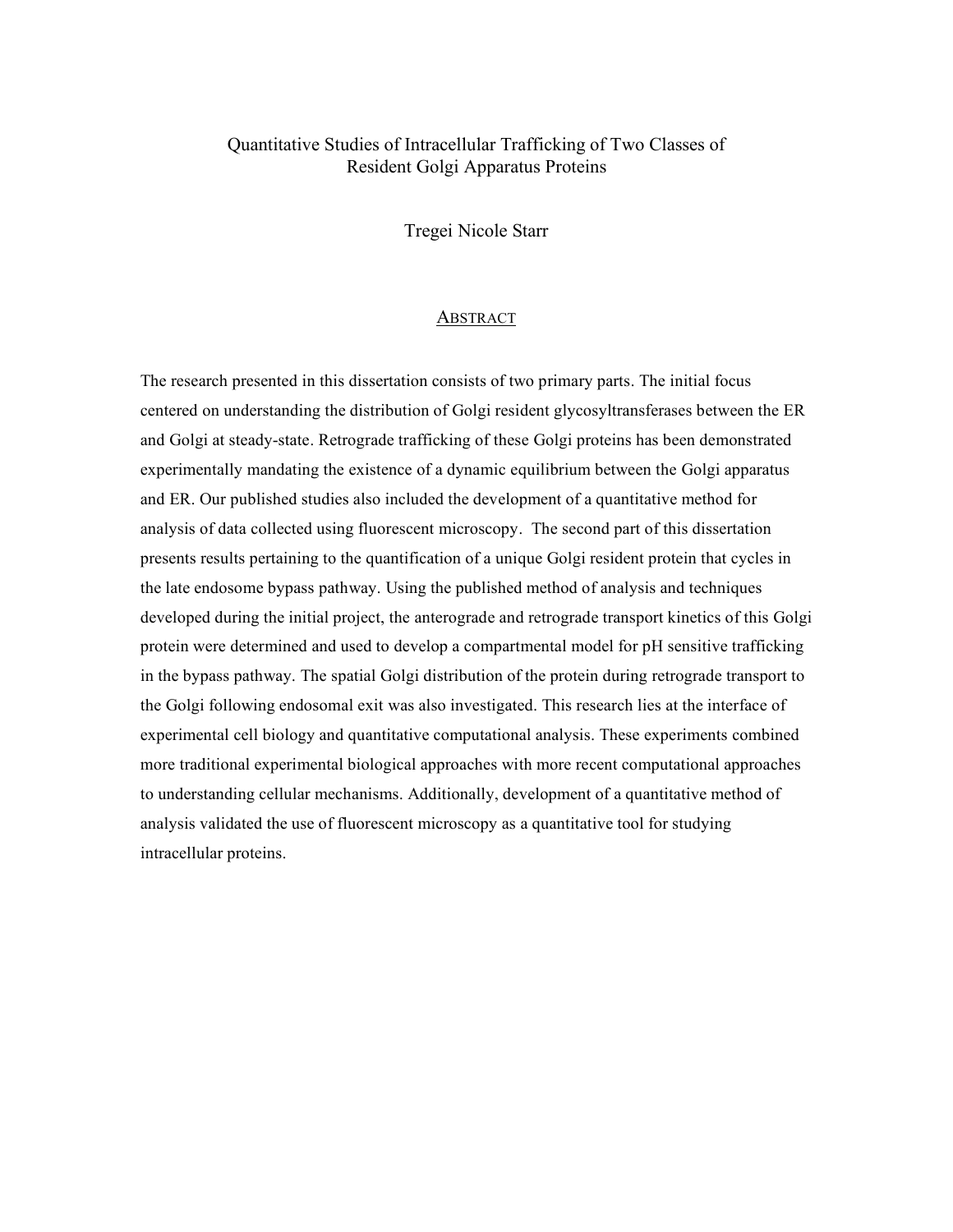#### TABLE OF CONTENTS

| Chapter $1$ – Introduction                                                | 1  |
|---------------------------------------------------------------------------|----|
| 1.1 Motivation                                                            | 1  |
| 1.2 Objective                                                             | 2  |
| 1.3 Specific Aims                                                         | 3  |
| 1.3.1 Aim 1                                                               | 3  |
| 1.3.2 Aim 2                                                               | 4  |
| 1.3.3 Aim 3                                                               | 5  |
| 1.4 Dissertation Roadmap                                                  | 5  |
| Chapter 2 – Literature Review                                             | 6  |
| 2.1 Secretory Pathway                                                     | 6  |
| 2.1.1 Endoplasmic Reticulum                                               | 6  |
| 2.1.2 Golgi Apparatus                                                     | 6  |
| 2.1.3 Endosomes                                                           | 8  |
| 2.1.4 Maturation versus Vesicular Transport Models                        | 9  |
| 2.2 Protein Labeling for Visualization                                    | 10 |
| 2.2.1 Immunofluorescence                                                  | 10 |
| 2.2.2 Green Fluorescent Protein (GFP)                                     | 11 |
| 2.2.3 Vesicular Stomatitis Virus (VSV)                                    | 13 |
| 2.3 Golgi Disturbing Agents                                               | 13 |
| 2.3.1 Nocodazole                                                          | 13 |
| 2.3.2 Brefeldin A                                                         | 15 |
| 2.3.3 Monensin and Bafilomycin                                            | 15 |
| 2.4 Microscopy                                                            | 16 |
| 2.4.1 Fluorescence Microscopy                                             | 16 |
| 2.4.2 Confocal Microscopy                                                 | 18 |
| 2.4.3 Electron Microscopy                                                 | 19 |
| Chapter 3 - The Steady-State Distribution of Glycosyltransferases Between | 35 |
| the Golgi Apparatus and the Endoplasmic Reticulum is                      |    |
| Approximately 90:10.                                                      |    |
| 3.1 Introduction                                                          | 35 |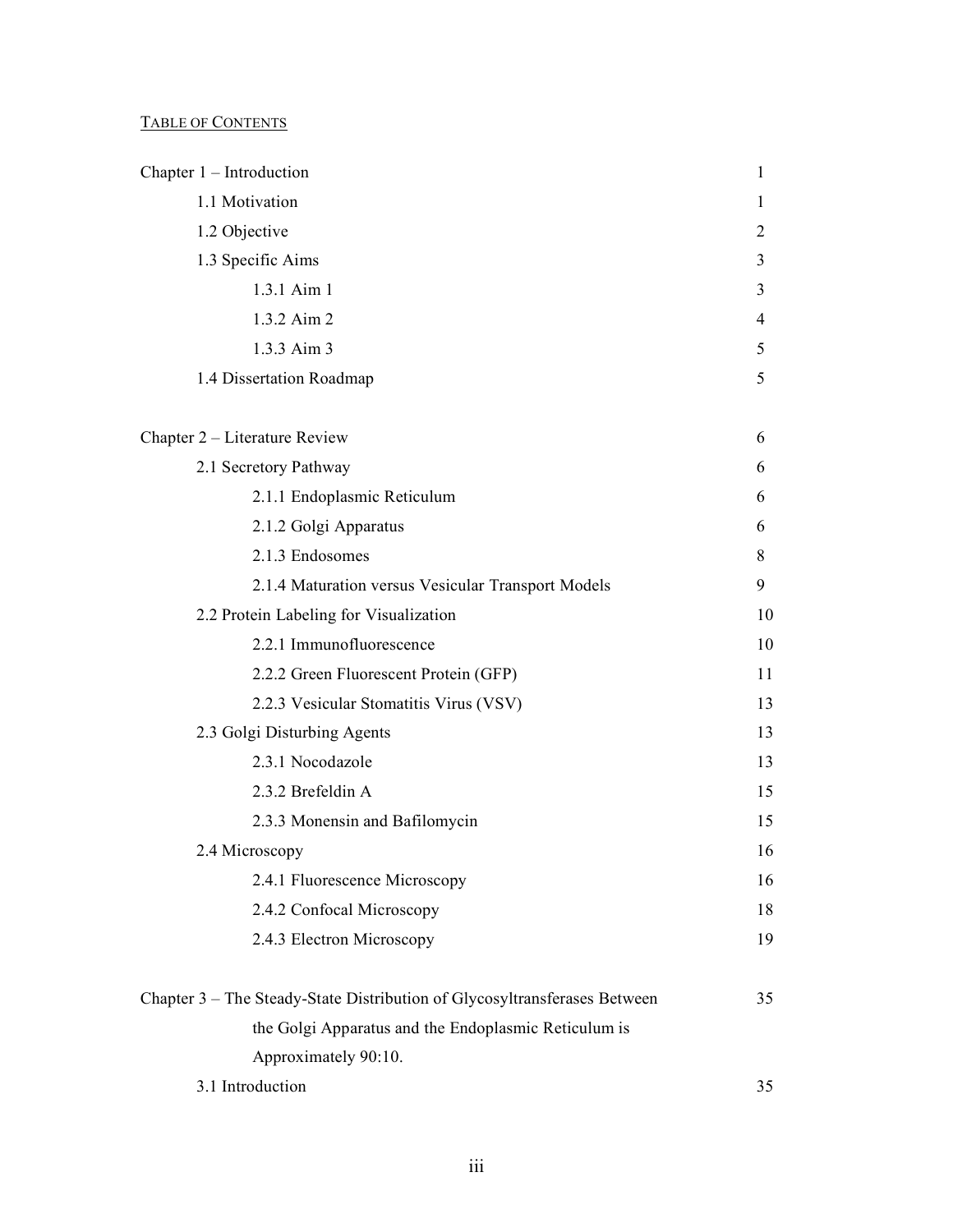| 3.2 Materials and Methods                                            | 37 |
|----------------------------------------------------------------------|----|
| 3.2.1 Cell Culture                                                   | 37 |
| 3.2.2 Kinetic Modeling - Experimental Details                        | 37 |
| 3.2.3 Electron Microscopy                                            | 37 |
| 3.2.4 Conventional Widefield Microscopy and Spinning Disk            | 38 |
| Confocal Microscopy                                                  |    |
| 3.2.5 Laser Scanning Confocal Microscopy                             | 39 |
| 3.2.6 Fluorescence Image Processing and Analysis                     | 39 |
| 3.3 Results                                                          | 41 |
| 3.3.1 Golgi to ER exchange kintetics indicate and ~90:10 Golgi       | 41 |
| to ER distribution                                                   |    |
| 3.3.2 Immunogold electron microscopy indicates ~90:10                | 42 |
| distribution of GalNAcT2-VSV between the Golgi                       |    |
| Apparatus and ER                                                     |    |
| 3.3.3 Widefield fluorescence microscopy yields ~90:10 Golgi to ER    | 44 |
| steady-state distribution for Golgi glycosyltransferases             |    |
| 3.3.4 Best-practice confocal microscopy also yields an approximately | 47 |
| $\sim$ 90:10 distribution                                            |    |
| A. Laser scanning confocal microscopy                                | 47 |
| B. Spinning disk confocal microscopy                                 | 48 |
| 3.4 Discussion                                                       | 49 |
|                                                                      |    |
| Chapter 4 - Quantification of GPP130 Trafficking through Endosomes   | 61 |
| 4.1 Introduction                                                     | 61 |
| 4.2 Materials and Methods                                            | 64 |
| 4.2.1 Cell Culture                                                   | 64 |
| 4.2.2 Antibodies and Reagents                                        | 64 |
| 4.2.3 Widefield and Spinning Disk Confocal Microscopy                | 64 |
| 4.2.4 Laser Scanning Confocal Microscopy                             | 65 |
| 4.2.5 Monensin Induced GPP130 Redistribution and Washout             | 65 |
| 4.2.6 Shiga toxin B-fragment Internalization                         | 66 |
| 4.2.7 Quantitative Analysis of GPP130                                | 66 |
| 4.2.8 Quantitative analysis of Shiga toxin                           | 71 |
| 4.2.9 Endosomal Markers: EEA1 and Cascade-blue dextran               | 71 |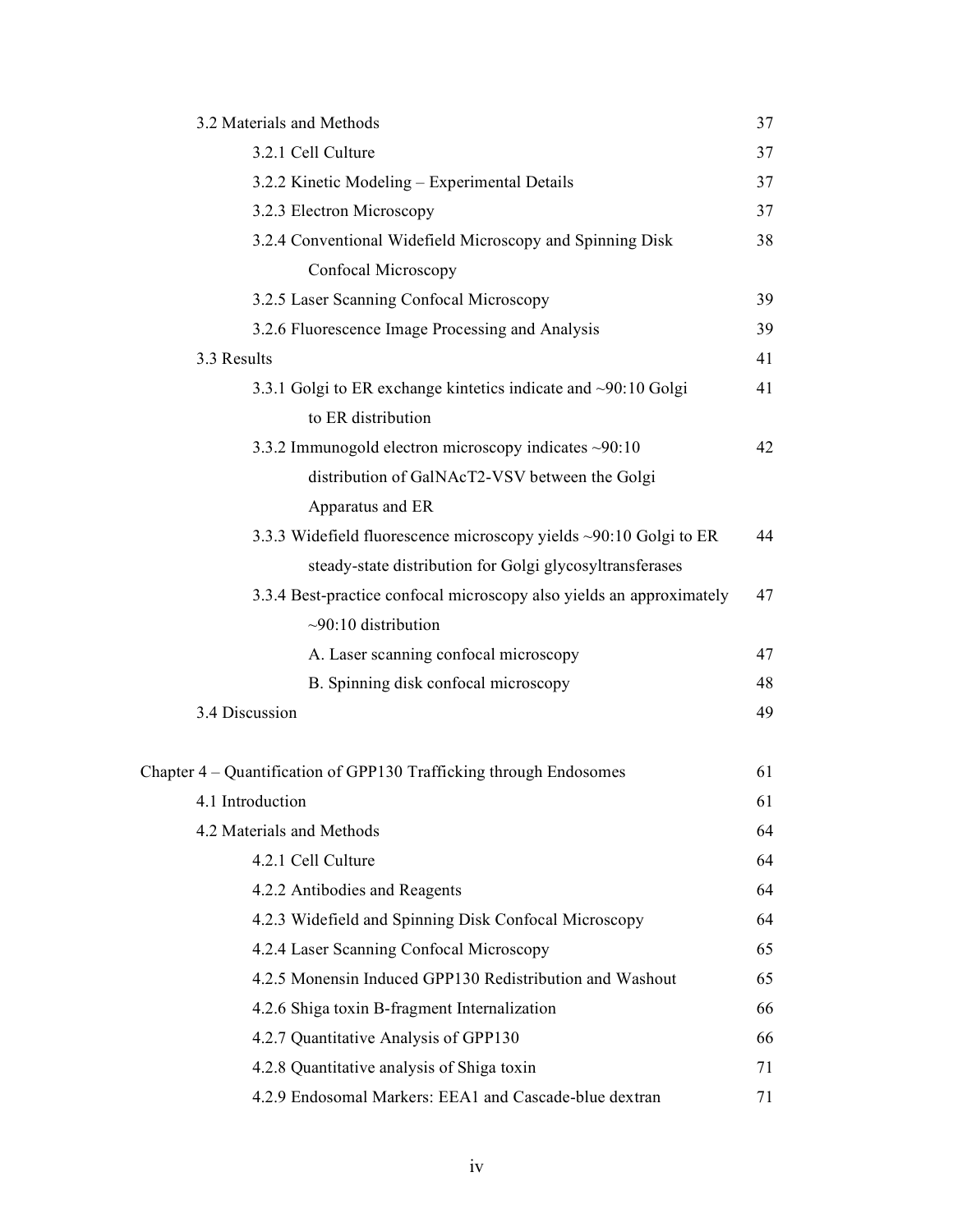| 4.2.10 Quantitative Analysis of LSM510 images                 | 72  |
|---------------------------------------------------------------|-----|
| 4.2.11 Statistics                                             | 72  |
| 4.3 Results                                                   | 73  |
| 4.3.1 GPP130 Golgi protein cycles between the endosomes and   | 73  |
| Golgi apparatus                                               |     |
| 4.3.2 Monensin induces redistribution of GPP130 to endosomes  | 73  |
| 4.3.3 Kinetic Analysis of GPP130 Cycling between Golgi and    | 74  |
| Endosomes                                                     |     |
| 4.3.4 Shiga toxin B-Fragment Traffics from Endosomes to Golgi | 76  |
| 4.3.5 Cisternal localization of retrograde trafficking GPP130 | 77  |
| following monensin washout                                    |     |
| 4.4 Discussion                                                | 79  |
| Chapter 5 – Conclusions and Future Directions                 | 103 |
| 5.1 Summary of Research                                       | 103 |
| 5.2 Future Studies                                            | 103 |
| 5.3 Conclusions                                               | 107 |
| Bibliography                                                  | 108 |
| Appendix $1 -$ Stereology                                     | 118 |
| Appendix 2 – Electron Micrograph Analysis                     | 121 |
| Appendix $3$ – Pixel Shift                                    | 123 |
| Appendix 4 – Microscopy Terms                                 | 126 |
| Curriculum Vitae                                              | 129 |
|                                                               |     |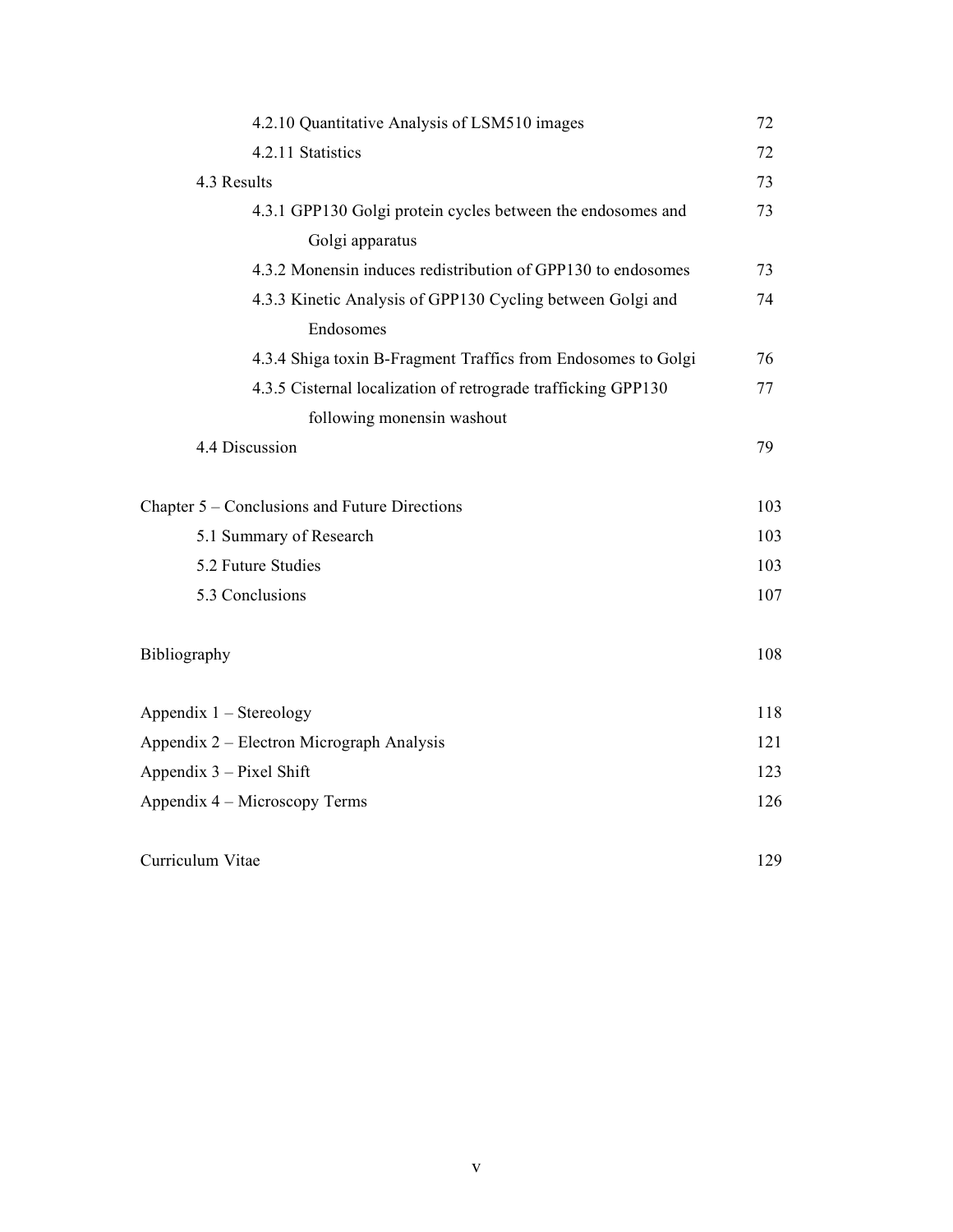# TABLES AND FIGURES

# Chapter 2

| Table 1. Examples of Golgi Associated Proteins          | 21 |
|---------------------------------------------------------|----|
| Figure 1. Secretory Pathway in Eukaryotic Cells         | 22 |
| Figure 2. Endosomal Sorting                             | 24 |
| Figure 3. Shiga toxin Internalization Pathway           | 25 |
| Figure 4. Transport Models for the Golgi Apparatus      | 26 |
| Figure 5. Antibody Detection                            | 27 |
| Figure 6. GalNAcT2-GFP protein                          | 27 |
| Figure 7. GFP Protein Distribution                      | 28 |
| Figure 8. Mitosis in the Eukaryotic cell                | 29 |
| Figure 9. Effects of Golgi Disturbing Agents            | 30 |
| Figure 10. Fluorescence excitation and emission diagram | 31 |
| Figure 11. Fluorescent Microscopy Diagram               | 32 |
| Figure 12. Impact of Deconvolution on Visualized Signal | 33 |
| Figure 13. Confocal Microscopy                          | 34 |

### Chapter 3

| Table 1. GalNAcT2-VSV relative protein distribution by immunogold       | 52 |
|-------------------------------------------------------------------------|----|
| labeling                                                                |    |
| Table 2. Percentage of glycosyltransferases found in the Golgi          | 52 |
| apparatus measured from single-plane widefield images                   |    |
| Table 3. Comparison of grayscale fluorescence intensity parameters      | 53 |
| by three fluorescence microscopy methods                                |    |
| Table 4. Percentage of glycosyltransferases found in the Golgi measured | 53 |
| from laser scanning image stacks                                        |    |
| Table 5. Percentage of glycosyltransferases found in the Golgi measured | 54 |
| from spinning disk image stacks                                         |    |
| Figure 1. Two compartment model for Golgi glycosyltransferase cycling   | 55 |
| Figure 2. Electron micrographs of GalNAcT2-VSV HeLa cells with          | 56 |
| immunogold labeling and without                                         |    |
| Figure 3. Golgi enzymes are found in the ER at lower concentrations     | 57 |
| by widefield light microscopy                                           |    |
|                                                                         |    |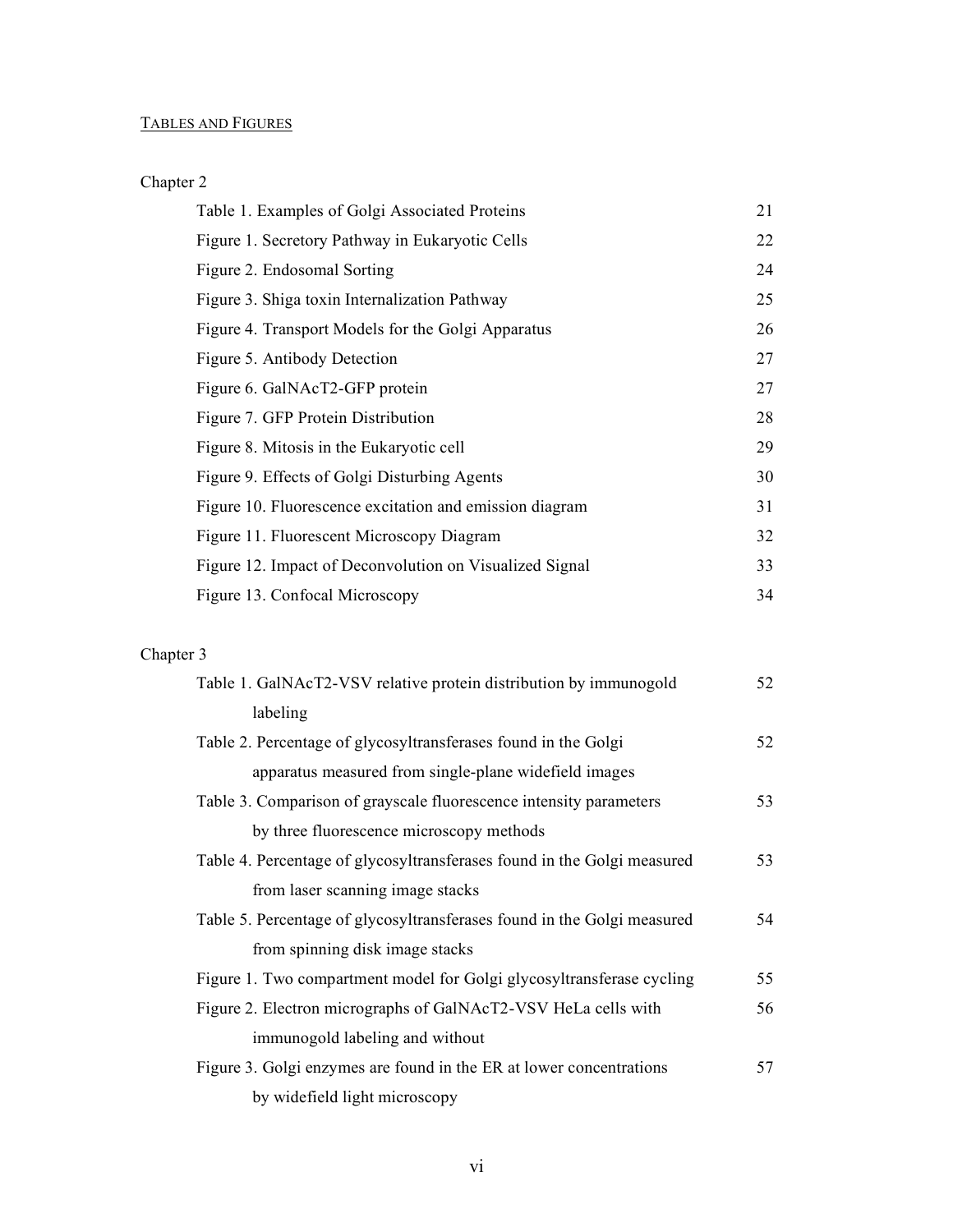| Figure 4. Single-plane widefield images were analyzed before and | 58. |
|------------------------------------------------------------------|-----|
| after deconvolution using visual and calculated thresholds       |     |
| Figure 5. Laser scanning confocal images                         | 59  |
| Figure 6. Spinning disk confocal images                          | 60  |

# Chapter 4

| Table 1. Comparison of kinetic rate constants for protein transport     | 84 |
|-------------------------------------------------------------------------|----|
| between the Golgi and endosomes                                         |    |
| Table 2. Distance Measurements for rab6, p115, and GPP130               | 84 |
| Table 3. Secondary GPP130 Peak Analysis                                 | 85 |
| Figure 1. Presence of light spread from adjacent focal planes can       | 86 |
| interfere with colocalization analysis                                  |    |
| Figure 2. GalNAcT2-GFP cell stained with GPP130                         | 87 |
| Figure 3. Colocalization Mask used to Identify Golgi GPP130 signal      | 88 |
| Figure 4. GPP130 Endosomal Staining is Distinguishable from             | 89 |
| Cytoplasm and Golgi Staining                                            |    |
| Figure 5. Small GPP130 fraction is found in endosomes at steady-state   | 90 |
| by confocal fluorescent microscopy                                      |    |
| Figure 6. Colocalization of redistributed GPP130 with Cascade           | 91 |
| blue-dextran, but not with another endosomal marker EEA1                |    |
| Figure 7. Monensin treatment induces GPP130 redistribution to endosomes | 92 |
| Figure 8. Schematic diagram of GPP130 Intracellular Transport Model     | 93 |
| Figure 9. Quantification of GPP130 in endosomes following monensin      | 94 |
| treatment                                                               |    |
| Figure 10. Extended monensin treatment results in accumulation of       | 95 |
| GPP130 in perinuclear endosomal populations                             |    |
| Figure 11. GPP130 returns to the Golgi apparatus following monensin     | 96 |
| washout                                                                 |    |
| Figure 12. Quantification of GPP130 in endosomes following monensin     | 97 |
| washout                                                                 |    |
| Figure 13. Shiga toxin B-fragment travels to the Golgi apparatus        | 98 |
| Figure 14. Quantification of Shiga toxin B-fragment in endosomes        | 99 |
| following 19.5°C temperature block                                      |    |